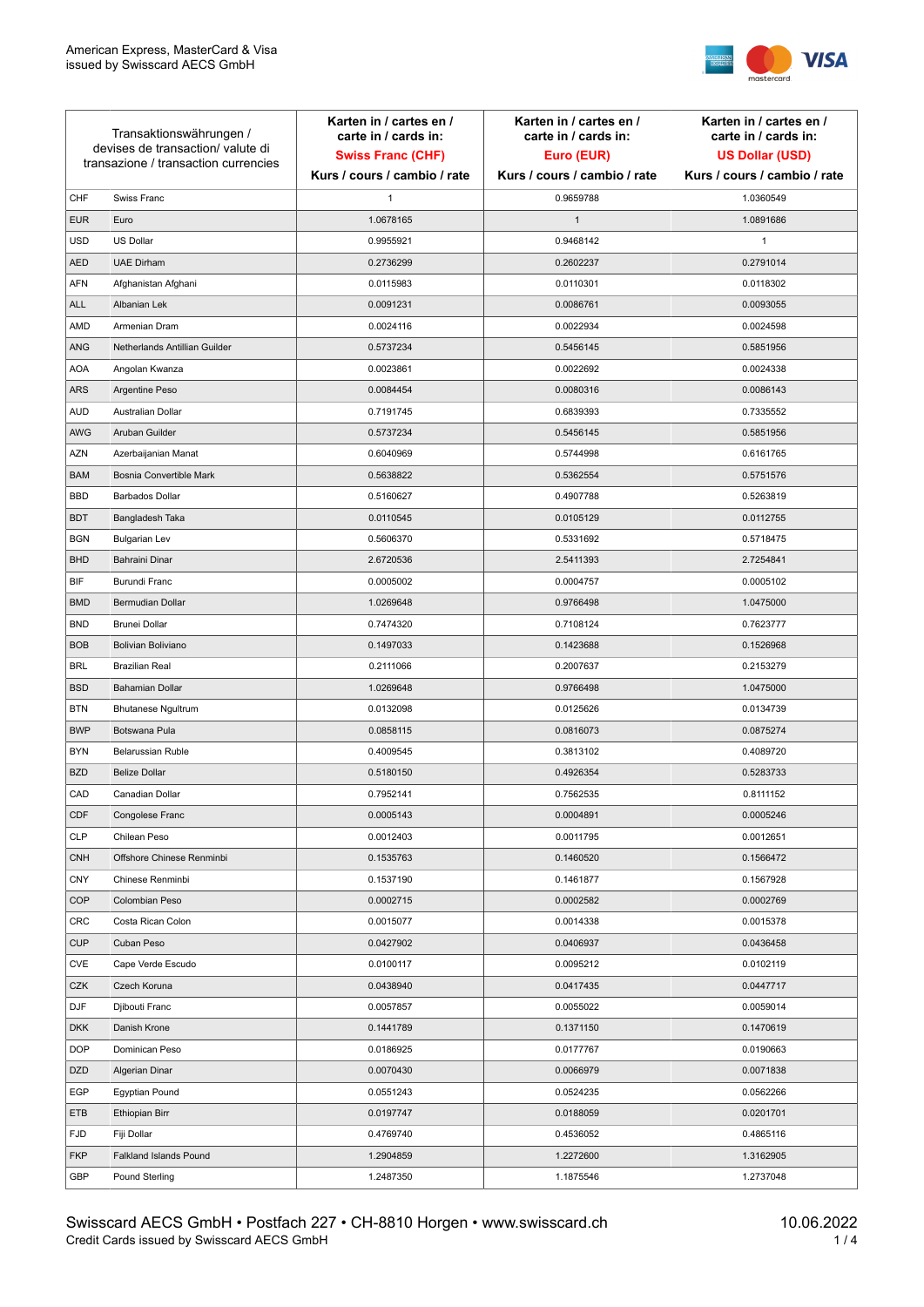

| Transaktionswährungen /<br>devises de transaction/valute di<br>transazione / transaction currencies |                        | Karten in / cartes en /<br>carte in / cards in: | Karten in / cartes en /<br>carte in / cards in: | Karten in / cartes en /<br>carte in / cards in: |
|-----------------------------------------------------------------------------------------------------|------------------------|-------------------------------------------------|-------------------------------------------------|-------------------------------------------------|
|                                                                                                     |                        | <b>Swiss Franc (CHF)</b>                        | Euro (EUR)                                      | <b>US Dollar (USD)</b>                          |
|                                                                                                     |                        | Kurs / cours / cambio / rate                    | Kurs / cours / cambio / rate                    | Kurs / cours / cambio / rate                    |
| <b>GEL</b>                                                                                          | Georgia Lari           | 0.3541258                                       | 0.3367758                                       | 0.3612069                                       |
| <b>GHS</b>                                                                                          | Ghana Cedi             | 0.1435812                                       | 0.1365466                                       | 0.1464523                                       |
| GIP                                                                                                 | Gibraltar Pound        | 1.2904859                                       | 1.2272600                                       | 1.3162905                                       |
| <b>GMD</b>                                                                                          | Gambia Dalasi          | 0.0210228                                       | 0.0199928                                       | 0.0214432                                       |
| <b>GNF</b>                                                                                          | Guinea Franc           | 0.0001192                                       | 0.0001134                                       | 0.0001216                                       |
| <b>GTQ</b>                                                                                          | Guatemala Quetzal      | 0.1331127                                       | 0.1265910                                       | 0.1357744                                       |
| GYD                                                                                                 | Guyana Dollar          | 0.0049155                                       | 0.0046747                                       | 0.0050138                                       |
| <b>HKD</b>                                                                                          | Hong Kong Dollar       | 0.1268782                                       | 0.1206619                                       | 0.1294153                                       |
| <b>HNL</b>                                                                                          | Honduras Lempira       | 0.0418520                                       | 0.0398015                                       | 0.0426889                                       |
| <b>HRK</b>                                                                                          | Croatian Kuna          | 0.1471768                                       | 0.1399660                                       | 0.1501198                                       |
| <b>HTG</b>                                                                                          | Haiti Gourde           | 0.0088651                                       | 0.0084308                                       | 0.0090424                                       |
| <b>HUF</b>                                                                                          | Forint                 | 0.0027379                                       | 0.0026038                                       | 0.0027926                                       |
| <b>IDR</b>                                                                                          | Indonesia Rupiah       | 0.0000708                                       | 0.0000673                                       | 0.0000722                                       |
| <b>ILS</b>                                                                                          | New Israeli Sheqel     | 0.3022489                                       | 0.2874406                                       | 0.3082927                                       |
| <b>INR</b>                                                                                          | Indian Rupee           | 0.0131958                                       | 0.0125493                                       | 0.0134597                                       |
| <b>IQD</b>                                                                                          | Iraqi Dinar            | 0.0007034                                       | 0.0006689                                       | 0.0007175                                       |
| <b>ISK</b>                                                                                          | <b>Iceland Krona</b>   | 0.0079400                                       | 0.0075510                                       | 0.0080988                                       |
| <b>JMD</b>                                                                                          | Jamaican Dollar        | 0.0066840                                       | 0.0063565                                       | 0.0068177                                       |
| <b>JOD</b>                                                                                          | Jordanian Dinar        | 1.4503549                                       | 1.3792964                                       | 1.4793563                                       |
| JPY                                                                                                 | Yen                    | 0.0074751                                       | 0.0071089                                       | 0.0076246                                       |
| <b>KES</b>                                                                                          | Kenyan Shilling        | 0.0087775                                       | 0.0083475                                       | 0.0089530                                       |
| <b>KGS</b>                                                                                          | Kyrgyzstan Som         | 0.0129162                                       | 0.0122834                                       | 0.0131745                                       |
| <b>KHR</b>                                                                                          | Cambodia Riel          | 0.0002532                                       | 0.0002408                                       | 0.0002583                                       |
| <b>KMF</b>                                                                                          | Comoro Franc           | 0.0022334                                       | 0.0021240                                       | 0.0022781                                       |
| <b>KRW</b>                                                                                          | Korean Republic Won    | 0.0008193                                       | 0.0007792                                       | 0.0008357                                       |
| <b>KWD</b>                                                                                          | Kuwaiti Dinar          | 3.2849724                                       | 3.1240288                                       | 3.3506589                                       |
| <b>KYD</b>                                                                                          | Cayman Islands Dollar  | 1.2323583                                       | 1.1719803                                       | 1.2570006                                       |
| KZT                                                                                                 | Kazakhstan Tenge       | 0.0023575                                       | 0.0022420                                       | 0.0024046                                       |
| LAK                                                                                                 | Lao Republic Kip       | 0.0000715                                       | 0.0000680                                       | 0.0000729                                       |
| LBP                                                                                                 | Lebanese Pound         | 0.0000421                                       | 0.0000400                                       | 0.0000429                                       |
| <b>LKR</b>                                                                                          | Sri Lanka Rupee        | 0.0028575                                       | 0.0027175                                       | 0.0029146                                       |
| <b>LRD</b>                                                                                          | Liberian Dollar        | 0.0067563                                       | 0.0064253                                       | 0.0068914                                       |
| <b>LSL</b>                                                                                          | Lesotho Lothi          | 0.0667510                                       | 0.0634806                                       | 0.0680858                                       |
| <b>LYD</b>                                                                                          | Libyan Dinar           | 0.2151857                                       | 0.2046429                                       | 0.2194886                                       |
| <b>MAD</b>                                                                                          | Moroccan Dirham        | 0.1022060                                       | 0.0971985                                       | 0.1042497                                       |
| MDL                                                                                                 | Moldovan Leu           | 0.0541428                                       | 0.0514901                                       | 0.0552254                                       |
| <b>MGA</b>                                                                                          | Malagasy Ariary        | 0.0002539                                       | 0.0002415                                       | 0.0002590                                       |
| <b>MKD</b>                                                                                          | Macedonia Denar        | 0.0178760                                       | 0.0170002                                       | 0.0182334                                       |
| <b>MMK</b>                                                                                          | Myanmar Kyat           | 0.0005551                                       | 0.0005279                                       | 0.0005662                                       |
| MNT                                                                                                 | Mongolia Tugrik        | 0.0003281                                       | 0.0003120                                       | 0.0003347                                       |
| <b>MOP</b>                                                                                          | Macao Pataca           | 0.1270996                                       | 0.1208725                                       | 0.1296411                                       |
| <b>MRU</b>                                                                                          | Mauritanian Ouguiya    | 0.0282373                                       | 0.0268538                                       | 0.0288019                                       |
| <b>MUR</b>                                                                                          | <b>Mauritius Rupee</b> | 0.0235189                                       | 0.0223666                                       | 0.0239892                                       |
| <b>MVR</b>                                                                                          | Maldives Rufiyaa       | 0.0665337                                       | 0.0632740                                       | 0.0678641                                       |
| <b>MWK</b>                                                                                          | Malawi Kwacha          | 0.0010138                                       | 0.0009641                                       | 0.0010341                                       |
| <b>MXN</b>                                                                                          | Mexican Peso           | 0.0525608                                       | 0.0499856                                       | 0.0536118                                       |
| <b>MYR</b>                                                                                          | Malaysian Ringgit      | 0.2339267                                       | 0.2224657                                       | 0.2386043                                       |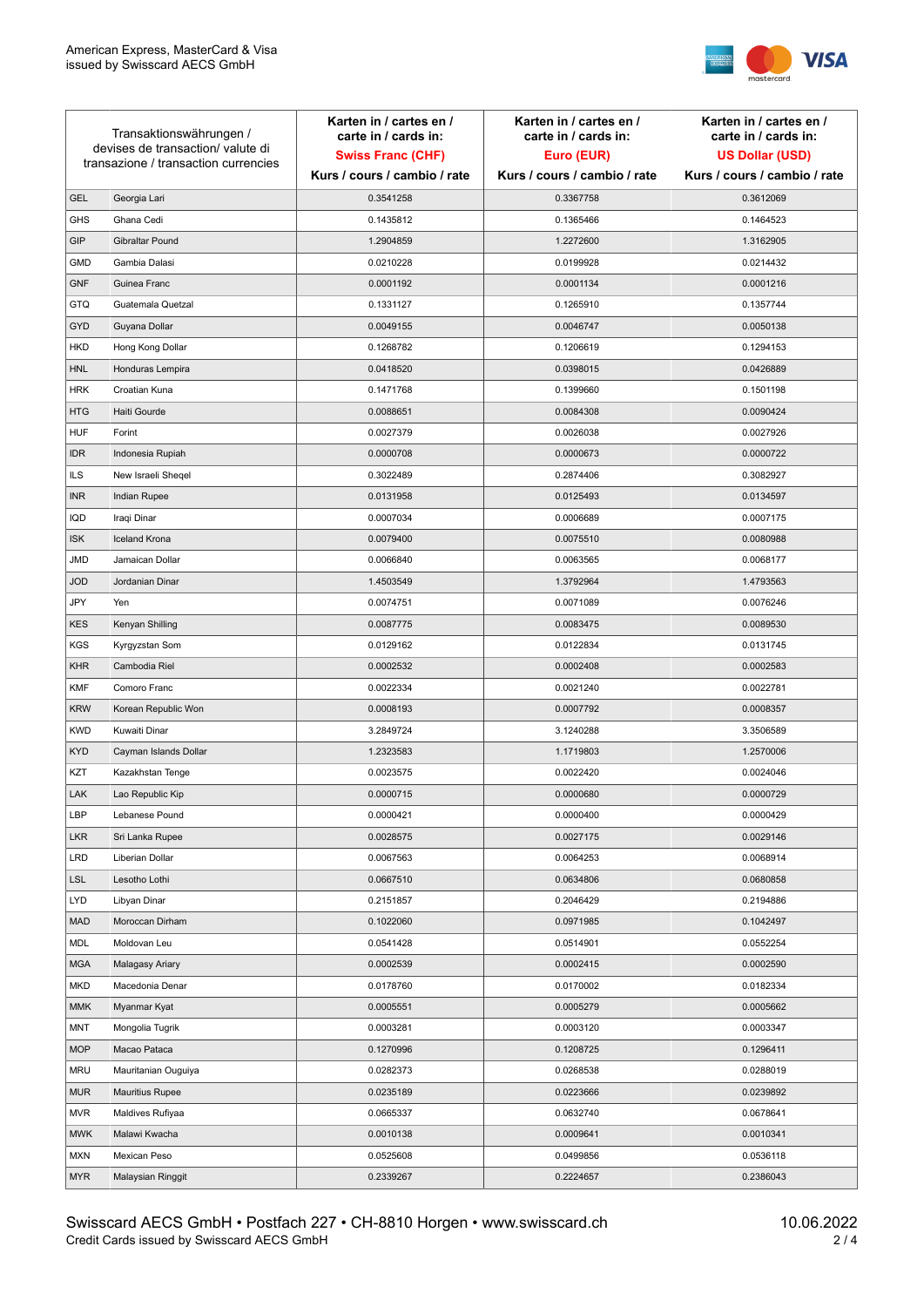

| Transaktionswährungen /<br>devises de transaction/valute di<br>transazione / transaction currencies |                             | Karten in / cartes en /<br>carte in / cards in:<br><b>Swiss Franc (CHF)</b><br>Kurs / cours / cambio / rate | Karten in / cartes en /<br>carte in / cards in:<br>Euro (EUR)<br>Kurs / cours / cambio / rate | Karten in / cartes en /<br>carte in / cards in:<br><b>US Dollar (USD)</b><br>Kurs / cours / cambio / rate |
|-----------------------------------------------------------------------------------------------------|-----------------------------|-------------------------------------------------------------------------------------------------------------|-----------------------------------------------------------------------------------------------|-----------------------------------------------------------------------------------------------------------|
|                                                                                                     |                             |                                                                                                             |                                                                                               |                                                                                                           |
| <b>MZN</b>                                                                                          | Mozambique Metical          | 0.0160454                                                                                                   | 0.0152593                                                                                     | 0.0163662                                                                                                 |
| <b>NAD</b>                                                                                          | Namibia Dollar              | 0.0669467                                                                                                   | 0.0636667                                                                                     | 0.0682854                                                                                                 |
| <b>NGN</b>                                                                                          | Nigeria Naira               | 0.0024492                                                                                                   | 0.0023292                                                                                     | 0.0024982                                                                                                 |
| <b>NIO</b>                                                                                          | Nicaragua Cordoba Oro       | 0.0287665                                                                                                   | 0.0273571                                                                                     | 0.0293417                                                                                                 |
| <b>NOK</b>                                                                                          | Norwegian Krone             | 0.1055806                                                                                                   | 0.1004078                                                                                     | 0.1076918                                                                                                 |
| <b>NPR</b>                                                                                          | Nepalese Rupee              | 0.0082474                                                                                                   | 0.0078433                                                                                     | 0.0084123                                                                                                 |
| <b>NZD</b>                                                                                          | New Zealand Dollar          | 0.6446470                                                                                                   | 0.6130632                                                                                     | 0.6575374                                                                                                 |
| <b>OMR</b>                                                                                          | Oman Rial                   | 2.6120449                                                                                                   | 2.4840707                                                                                     | 2.6642755                                                                                                 |
| PAB                                                                                                 | Panamanian Balboa           | 1.0269648                                                                                                   | 0.9766498                                                                                     | 1.0475000                                                                                                 |
| <b>PEN</b>                                                                                          | Peru Sol                    | 0.2743621                                                                                                   | 0.2609200                                                                                     | 0.2798483                                                                                                 |
| <b>PGK</b>                                                                                          | Papua New Guinea Kina       | 0.2916580                                                                                                   | 0.2773685                                                                                     | 0.2974900                                                                                                 |
| PHP                                                                                                 | Philippine Peso             | 0.0194164                                                                                                   | 0.0184651                                                                                     | 0.0198047                                                                                                 |
| <b>PKR</b>                                                                                          | Pakistan Rupee              | 0.0051292                                                                                                   | 0.0048779                                                                                     | 0.0052318                                                                                                 |
| <b>PLN</b>                                                                                          | Zloty                       | 0.2358396                                                                                                   | 0.2242849                                                                                     | 0.2405555                                                                                                 |
| <b>PYG</b>                                                                                          | Paraguay Guarani            | 0.0001498                                                                                                   | 0.0001425                                                                                     | 0.0001528                                                                                                 |
| QAR                                                                                                 | Qatari Rial                 | 0.2760730                                                                                                   | 0.2625471                                                                                     | 0.2815934                                                                                                 |
| <b>RON</b>                                                                                          | Leu                         | 0.2238666                                                                                                   | 0.2128985                                                                                     | 0.2283430                                                                                                 |
| <b>RSD</b>                                                                                          | Serbian Dinar               | 0.0093393                                                                                                   | 0.0088817                                                                                     | 0.0095260                                                                                                 |
| <b>RUB</b>                                                                                          | Russian Ruble               | 0.0177172                                                                                                   | 0.0168492                                                                                     | 0.0180715                                                                                                 |
| <b>RWF</b>                                                                                          | Rwanda Franc                | 0.0010071                                                                                                   | 0.0009578                                                                                     | 0.0010272                                                                                                 |
| SAR                                                                                                 | Saudi Riyal                 | 0.2678892                                                                                                   | 0.2547643                                                                                     | 0.2732459                                                                                                 |
| <b>SBD</b>                                                                                          | Solomon Islands Dollar      | 0.1315542                                                                                                   | 0.1251088                                                                                     | 0.1341848                                                                                                 |
| <b>SCR</b>                                                                                          | Seychelles Rupee            | 0.0734974                                                                                                   | 0.0698965                                                                                     | 0.0749671                                                                                                 |
| <b>SDG</b>                                                                                          | Sudanese Pound              | 0.0023057                                                                                                   | 0.0021927                                                                                     | 0.0023518                                                                                                 |
| <b>SEK</b>                                                                                          | Swedish Krona               | 0.1020223                                                                                                   | 0.0970238                                                                                     | 0.1040623                                                                                                 |
| SGD                                                                                                 | Singapore Dollar            | 0.7245987                                                                                                   | 0.6890978                                                                                     | 0.7390878                                                                                                 |
| <b>SHP</b>                                                                                          | St Helena Pound             | 1.2904859                                                                                                   | 1.2272600                                                                                     | 1.3162905                                                                                                 |
| <b>SLL</b>                                                                                          | Sierra Leone Leone          | 0.0000781                                                                                                   | 0.0000743                                                                                     | 0.0000797                                                                                                 |
| SOS                                                                                                 | Somali shilling             | 0.0017777                                                                                                   | 0.0016906                                                                                     | 0.0018132                                                                                                 |
| SRD                                                                                                 | Suriname Dollar             | 0.0472858                                                                                                   | 0.0449691                                                                                     | 0.0482313                                                                                                 |
| SSD                                                                                                 | South Sudanese Pound        | 0.0021336                                                                                                   | 0.0020291                                                                                     | 0.0021763                                                                                                 |
| <b>STN</b>                                                                                          | Sao Tome and Principe Dobra | 0.0443054                                                                                                   | 0.0421347                                                                                     | 0.0451913                                                                                                 |
| <b>SVC</b>                                                                                          | El Salvador Colon           | 0.1173674                                                                                                   | 0.1116171                                                                                     | 0.1197143                                                                                                 |
| SZL                                                                                                 | Swaziland Lilangeni         | 0.0667250                                                                                                   | 0.0634559                                                                                     | 0.0680592                                                                                                 |
| THB                                                                                                 | Baht                        | 0.0291937                                                                                                   | 0.0277634                                                                                     | 0.0297775                                                                                                 |
| TJS                                                                                                 | Tajikistan Somoni           | 0.0908818                                                                                                   | 0.0864291                                                                                     | 0.0926991                                                                                                 |
| <b>TMT</b>                                                                                          | Turkmenistan Manat          | 0.2942593                                                                                                   | 0.2798424                                                                                     | 0.3001433                                                                                                 |
| <b>TND</b>                                                                                          | <b>Tunisian Dinar</b>       | 0.3417520                                                                                                   | 0.3250082                                                                                     | 0.3485857                                                                                                 |
| <b>TOP</b>                                                                                          | Tonga Pa'anga               | 0.4584371                                                                                                   | 0.4359765                                                                                     | 0.4676040                                                                                                 |
| <b>TRY</b>                                                                                          | Turkish Lira                | 0.0590098                                                                                                   | 0.0561187                                                                                     | 0.0601898                                                                                                 |
| TTD                                                                                                 | Trinidad & Tobago Dollar    | 0.1517697                                                                                                   | 0.1443339                                                                                     | 0.1548045                                                                                                 |
| <b>TWD</b>                                                                                          | New Taiwan Dollar           | 0.0347704                                                                                                   | 0.0330669                                                                                     | 0.0354657                                                                                                 |
| <b>TZS</b>                                                                                          | Tanzanian Shilling          | 0.0004416                                                                                                   | 0.0004200                                                                                     | 0.0004504                                                                                                 |
| <b>UAH</b>                                                                                          | Ukraine Hryvnia             | 0.0351040                                                                                                   | 0.0333841                                                                                     | 0.0358059                                                                                                 |
| <b>UGX</b>                                                                                          | Uganda Shilling             | 0.0002761                                                                                                   | 0.0002626                                                                                     | 0.0002816                                                                                                 |
| <b>UYU</b>                                                                                          | Peso Uruguayo               | 0.0260982                                                                                                   | 0.0248195                                                                                     | 0.0266201                                                                                                 |
| UZS                                                                                                 | Uzbekistan Sum              | 0.0000932                                                                                                   | 0.0000886                                                                                     | 0.0000951                                                                                                 |